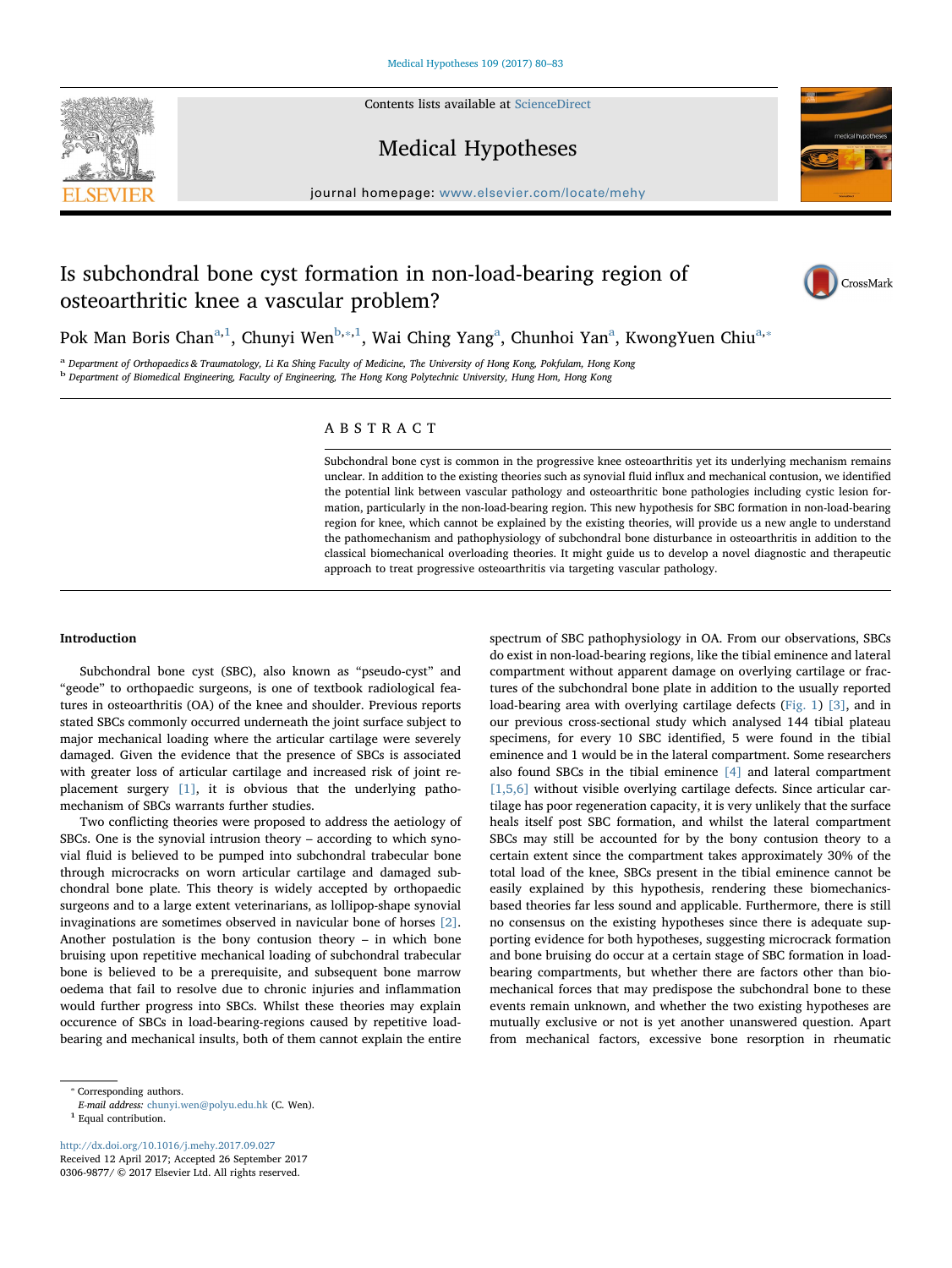<span id="page-1-0"></span>

explant cells



Fig. 1. (A) representative histological images of lateral compartment tibial plateau in advance knee osteoarthritis without subchondral bone cyst (a), with SBC of the load-bearing compartment i.e. medial compartment (b) and of the non-load-bearing compartment i.e. lateral compartment (c). The articular cartilage is labelled as AC, subchondral bone plate as SBP, and STB stands for subchondral trabecular bone. The SBCs are denoted by asterisk and demarcated by round dotted lines. We observed more fibrous tissue with higher cellularity in the case of load-bearing region SBC, and loosely filled void with some de novo bone fragments in the case of non-load-bearing region SBCs. (B) Relative Gene transcription levels of MCAM (CD146), Osteocalcin (OCN) and Matrix metalloprotease 1 (MMP1) of SBC explant cells. Numbers are expressed in fold difference relative to non-sclerotic tibial plateau subchondral bone explant cells from the same patient.

patients is a plausible contributing factor to the development of giant geodes in the subchondral bone. Moore et al. demonstrated that SBCs can originate as an isolated structure beneath the subchondral bone yet communicate with the synovial joint as it progresses based on an MRIbased case study of a RA patient [\[7\]](#page-3-4). Although RA is out of the scope of our study, this information does illustrate SBC formation could be a lot more complicated than otherwise thought.

To solve the mysterious occurrence of SBC in non-load-bearing region, our research group looked into systemic and local factors related to SBCs formation in knee OA and found hypertension, rather than obesity or weight, is a risk factor for SBC formation in these regions of the tibial plateau. However, this alone is insufficient in explaining the aetiology. Hence we would like to look deeper into how vascular pathology may lead to SBC formation in the non-load-bearing region.

## Hypothesis

Currently, despite the synovial intrusion theory and the bony contusion theory are well established, and in our opinion, sufficient for explaining the occurrence of SBC in the load-bearing region, neither theories can provide satisfactory explanation for the occurrence of SBC in the non-load-bearing region. We believe the aetiology of these nonload-bearing SBCs could be remarkably different from the load-bearing SBCs and that other non-mechanical factors may cause development of SBC in the non-load-bearing region. The subchondral bone is a highly vascularised tissue, any disruption to the blood supply into the subchondral bone may cause detrimental consequences to the structure, one of them being bone resorption, which is a necessary step of bone geode formation. Angiotensin, which is the main vasoconstrictor and a

major target for anti-hypertensive treatments, was found to be released by endothelial cells and act on osteoclasts thus leading to bone resorption [\[8\]](#page-3-5). In addition, it is known that bone marrow oedema (BMO) could be caused by reperfusion injury and that BMO can progress into SBCs [\[9\],](#page-3-6) and given that our previous findings suggested a link between essential hypertension and SBC presence in the non-load-bearing region ([Table 1\)](#page-2-0), we hypothesise SBCs in the non-load-bearing region are primarily caused by ischaemic episodes of insufficient vascular supply in the subchondral bone area as a result of vascular ageing and endothelial dysfunction.

To test our hypothesis, we must first proof the occurrence of vascular ageing. Apart from the altered vessel structure and relaxation response to nitric-oxide and enhanced endothelin-mediated contraction, vascular ageing and endothelial dysfunction have been characterised by reduced endothelial cell senescence, endothelial migration and proliferation, thus compromised angiogenesis for repairing [\[10\]](#page-3-7). This inability in tissue repairing results in chronic ischaemia of the tissue, compromised neo-angiogenesis and plausibly depletion of perivascular cells (pericytes) in the injured site compared to the case of normal vasculature. Three separate sets of experiments are listed below to confirm tissue ischaemia and vascular ageing of the subchondral bone.

Firstly, to demonstrate previous ischaemic episodes, immunohistochemical staining of hypoxic markers regulated by HIF-1 and with longer half-life like Glut-1 and PAI-1 [\[11\]](#page-3-8) should be appropriate. Whilst the gold standard for demonstrating vascular ageing would be functional analysis of vascular response upon addition of relaxation and contraction factors, it is not feasible to harvest intact vessels from the subchondral bone. To demonstrate signs of endothelial senescence,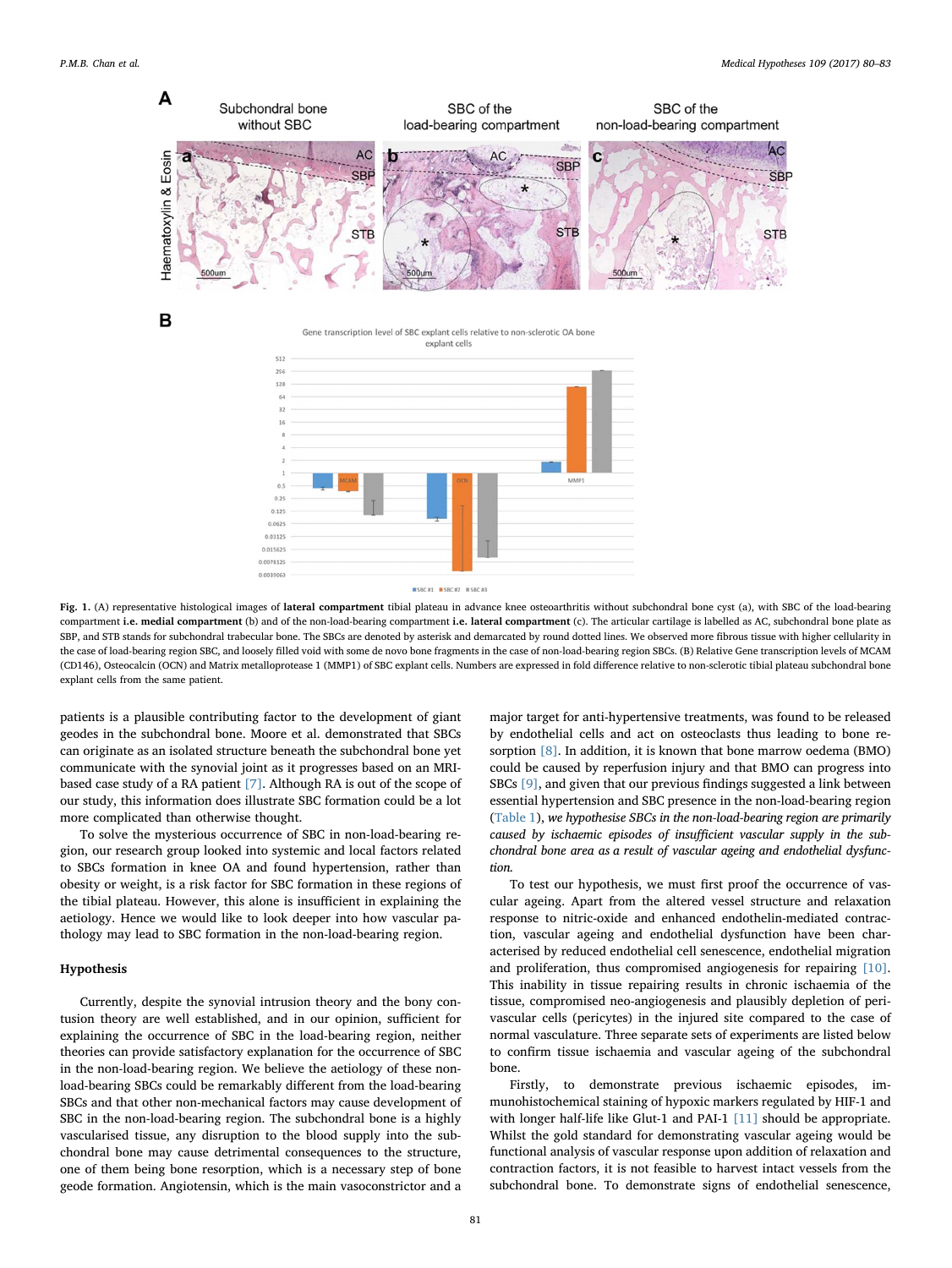#### <span id="page-2-0"></span>Table 1

Comparison of systemic and organ-specific functions in knee osteoarthritis patients with or without subchondral bone cyst formation.

| Parameters               |                                                                                            |                | OA patients without bone cyst                                          | OA patients with bone cyst in non-load-bearing regions               | <i>p</i> value                       |
|--------------------------|--------------------------------------------------------------------------------------------|----------------|------------------------------------------------------------------------|----------------------------------------------------------------------|--------------------------------------|
| Demographic Data         | Age (years old)<br>Gender<br>Height (Meter)<br>Body Weight (kg)<br>Body Mass Index (kg/m2) | Male<br>Female | $72 \pm 11$<br>5<br>11<br>$1.51 \pm 0.05$<br>$63 \pm 12$<br>$28 \pm 5$ | $72 \pm 9$<br>8<br>26<br>$1.52 \pm 0.06$<br>$63 \pm 9$<br>$26 \pm 3$ | .980<br>.731<br>.602<br>.824<br>.325 |
| Blood pressure           | Systolic blood pressure (mmHg)                                                             |                | $167 \pm 23$                                                           | $167 \pm 12$                                                         | .961                                 |
|                          | Diastolic blood pressure (mmHg)                                                            |                | $72 \pm 11$                                                            | $72 \pm 9$                                                           | .731                                 |
|                          | Mean arterial pressure (mmHg)                                                              |                | $112 \pm 14$                                                           | $113 \pm 9$                                                          | .719                                 |
|                          | Pulse pressure (mmHg)                                                                      |                | $56 \pm 20$                                                            | $69 \pm 13$                                                          | .027                                 |
|                          | Heart Beat (/min)                                                                          |                | $98 \pm 10$                                                            | $97 \pm 15$                                                          | .773                                 |
| Blood                    | Hemoglobin $(g/dL)$                                                                        |                | $12 \pm 1$                                                             | $12 \pm 2$                                                           | .943                                 |
| Kidney                   | Urea $(2.9 - 8.0$ mmol/L)                                                                  |                | $6 \pm 2$                                                              | $7 \pm 3$                                                            | .080                                 |
|                          | Creatinine (49-82 umol/L)                                                                  |                | $75 \pm 29$                                                            | $82 \pm 24$                                                          | .431                                 |
| Liver                    | Total protein $(67-87 g/L)$                                                                |                | $75 \pm 6$                                                             | $75 \pm 5$                                                           | .863                                 |
|                          | Albumin (39-50 $g/L$ )                                                                     |                | $41 \pm 3$                                                             | $42 \pm 3$                                                           | .375                                 |
|                          | Globulin $(26-40 g/L)$                                                                     |                | $34 \pm 6$                                                             | $33 \pm 6$                                                           | .444                                 |
|                          | Alkaline phosphatase (47-124 U/L)                                                          |                | $81 \pm 29$                                                            | $71 \pm 21$                                                          | .244                                 |
|                          | Alanine transaminase (8-45 U/L)                                                            |                | $28 \pm 21$                                                            | $24 \pm 15$                                                          | .617                                 |
|                          | Aspartate transaminase (15-37 U/L)                                                         |                | $37 \pm 7$                                                             | $25 \pm 8$                                                           | .647                                 |
| Glucose $(< 7.8$ mmol/L) |                                                                                            | $6.3 \pm 1.1$  | $7.8 \pm 2.9$                                                          | .087                                                                 |                                      |
| Electrolytes             | Calcium $(2.24-2.63$ mmol/L)                                                               |                | $2.25 \pm 0.09$                                                        | $2.35 \pm 0.10$                                                      | .033                                 |
|                          | Phosphate $(0.88-1.45$ mmol/L)                                                             |                | $1.13 \pm 0.18$                                                        | $1.06 \pm 0.15$                                                      | .367                                 |

histochemical staining of senescence-associated-β-galactosidase (SA-βgal) would be required.

Secondary, vascular supply has been known to be a vital and indispensable component in osteogenesis ever since the discovery of roles of VEGF as a growth factor essential for bone development in addition to vessel ingrowth. Kusumbe et al. first classified endosteal vessels into L-type (CD31<sup>lo</sup>, EMCN<sup>lo</sup>) and H-type (CD31<sup>hi</sup>, EMCN<sup>hi</sup>) vessels and found H-type vessels, despite being present in low percentage, are responsible for angiogenesis and modulating osteoblastic cells [\[12\]](#page-3-9). These findings have been successfully replicated by other authors and were first validated in the context of OA progression by Cui et al. [\[13\]](#page-3-10), in which excessive H-type vessel ingrowth into the subchondral bone is found to cause osteosclerosis. A recent report also demonstrated that Htype vessels indeed play a role in maintaining bone mass in humans, and the depletion in such vessels results in bone loss, causing osteopenia [\[14\]](#page-3-11). We hypothesise insufficient H-type vessel ingrowth results in formation of SBC. This can be evaluated by immunofluorescent staining of CD31 & EMCN and subsequent histomorphometric analysis used in Wang and colleagues' study [\[14\]](#page-3-11).

Pericytes around vessels is a source of potent mesenchymal stem cells and possibly osteoprogenitors [\[15\]](#page-3-12), a cut-off could lead to osteopenia if not void formation. Rather than resulting in total collapse of subchondral bone in the case of "spontaneous osteonecrosis of the knee" (SPONK), the subchondral bone is temporarily stabilized by the formation of thickened trabeculae around the SBC to bear the load. To explore this hypothesis, SBCs and bone chips can be harvested from patients during total knee arthroplasty or subchondralplasty surgery and the cells can be harvested for flow cytometry analyses. Endothelial markers, mesenchymal markers, osteoprogenitor markers can be employed for general profiling of cell populations. Western blot and proteome can be used for testing the protein expression levels. A comparison study utilising transwell co-culture of normal pericytes with endothelial cells from the SBC explant against co-culture of normal pericytes with normal endothelial cells may be useful in investigating roles of defective endothelial cells in SBC formation. In an attempt to understand how cellular composition of the SBC differ from normal subchondral bone tissue, we have performed a pilot qPCR study in which we have harvested SBC soft tissue and the cyst wall as well as

non-sclerotic OA bone chips for cell explants, SBC cell explants has shown significantly decreased transcription levels of pericyte marker (MCAM) & osteoprogenitor marker (OCN) in the SBC compared to nonsclerotic OA bone explants [\(Fig. 1B](#page-1-0)), indicating stem cell & progenitor cell exhaustion. The increased matrix metalloprotease I (MMP1) expression in SBC explant cells showed senescence-associated secretary phenotype and degradation of the bone extracellular matrix. We believe this imbalance between bone resorption and formation contributes to SBC formation.

Through demonstrating occurrence of previous ischaemic episodes, endothelial senescence, insufficient H-type vessel ingrowth and loss of pericyte and osteoprogenitors in OA patients with SBC in the non-loadbearing regions, our hypothesis that vascular dysfunction may cause SBC in non-load-bearing region of the joint can be validated.

On the other hand, regarding how the load-bearing SBCs differ from the non-load-bearing SBCs discussed in the above hypothesis, given that the existing hypotheses suggest load-bearing region SBCs are caused by overloading of the subchondral bone, the load-bearing SBCs should in theory have a different histological morphology, at least in the early phase of SBC formation. Apart from being located close to articular cartilage in the case of synovial intrusion and filled with cartilage and necrotic bone fragments, the cellularity should also be higher and there should be more inflammatory cells infiltration since bone marrow oedema is involved. On the other hand, the vasculature in load-bearing SBCs should be relatively normal compared to the non-load-bearing SBCs. However, in advanced or end stage of the disease, it may become hard to tell the difference simply through histological observations. Nonetheless, we still believe the SBC content may provide us some hints, e.g. more fibrous tissue with higher cellularity in the case of loadbearing SBC and loosely filled void with some de novo bone fragments as demonstrated in the case of non-load-bearing region in [Fig. 1](#page-1-0)A (b) & (c) respectively.

#### Discussion

Currently, there is insufficient understanding for aetiology of SBCs in OA knees. Whilst previous theories may be able to explain formation of SBCs caused by overloading of the knee, the formation of SBCs in